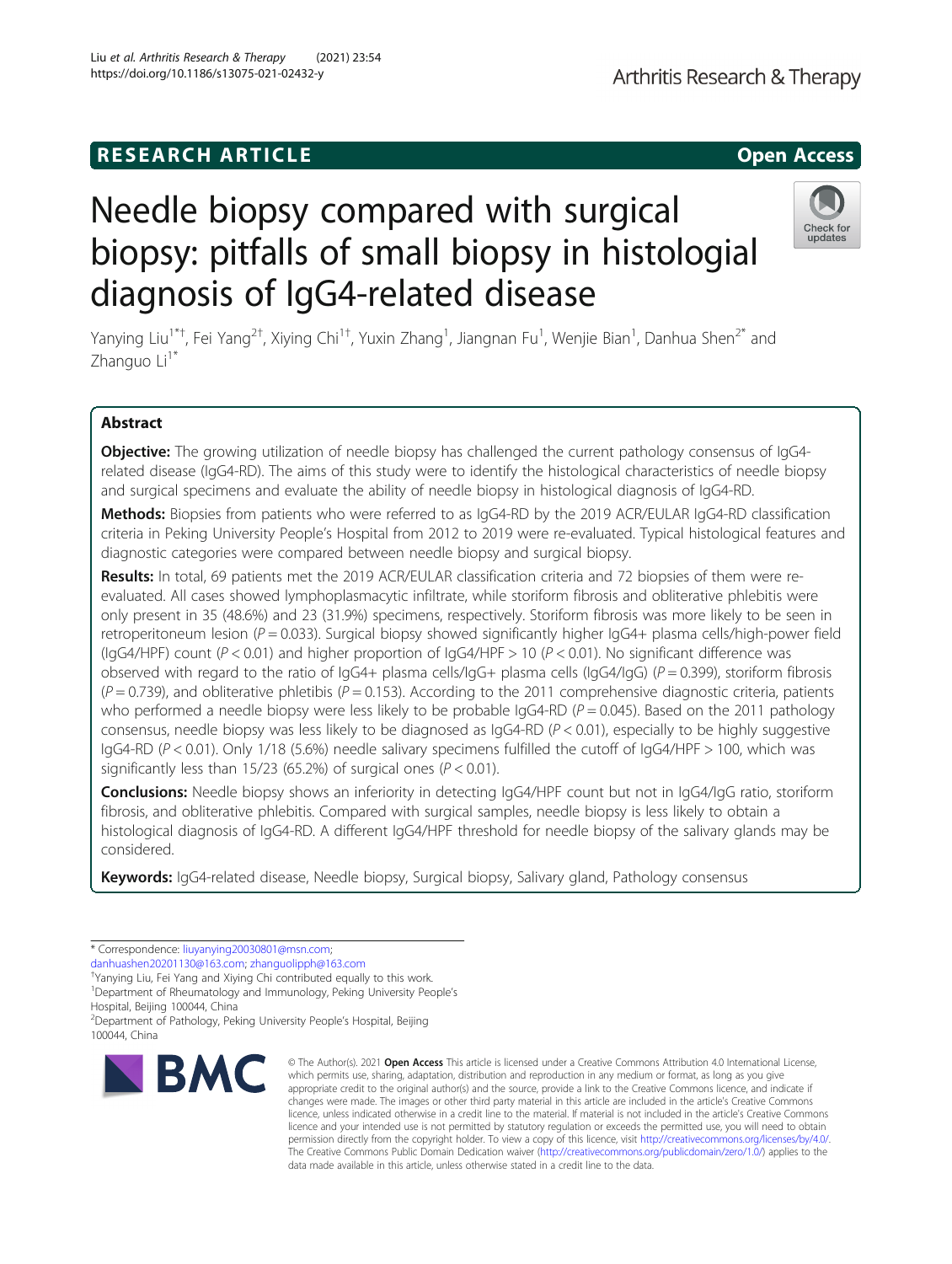# Introduction

IgG4-related disease (IgG4-RD) is a newly recognized fibroinflammatory condition characterized by tumefactive lesions involved in multiple sites; often but not always, the elevated serum IgG4 concentration; and a dense lymphoplasmacytic infiltrate rich in IgG4-positive plasma cells [\[1](#page-6-0)]. Comprehensive diagnostic criteria were established in 2011, dividing IgG4-RD into possible, probable, and definite cases based on the clinical, serological, and pathological evidence [[2\]](#page-6-0) (Supplementary Table [1\)](#page-6-0). At the same time, a pathology consensus for IgG4-RD was published for histopathological diagnosis based on histological traits and immunohistochemical features [[3\]](#page-6-0) (Supplementary Table [2](#page-6-0)). Despite the importance of biopsy in excluding many mimickers, biopsy is not always easily accessible or acceptable by patients in many cases. In the context of that, the 2019 ACR/ EULAR classification criteria were codified, allowing the judgment of IgG4-RD in the absence of a biopsy [\[4](#page-6-0)]. Nevertheless, the complexity has constrained the utilization of the classification criteria for clinical purpose. Therefore, comprehensive diagnostic criteria that largely depend on pathology are still dispensable in clinical practice. Recently, amplified utilization of needle biopsy has been challenging the pathology consensus since current pathology recommendations are largely based on resection specimens [[5\]](#page-6-0). However, to the best of our knowledge, there have been no studies comparing the ability of needle biopsy and open surgical biopsy in overall IgG4-RD spectrum. And few literatures have reevaluated the 2011 pathology consensus.

We performed a comparison of needle biopsy and surgical biopsy in terms of histological features and diagnostic categories and re-evaluated the 2011 pathology consensus based on 72 biopsied specimens (either needle or surgical biopsy) from 69 patients who underwent biopsy and were referred to as IgG4-RD by the 2019 ACR/ EULAR IgG4-RD classification criteria in Peking University People's Hospital from 2012 to 2019 [\[4](#page-6-0)]. The aim of this study was to identify the histological characteristics of different biopsy specimens and evaluate the diagnostic ability of needle biopsy.

# Materials and methods

Patients who underwent biopsy (either needle biopsy or surgical resection) in Peking University People's Hospital and were histopathologically suggested or suspected as IgG4-RD from 2012 to 2019 were enrolled. All patients provided written informed consent. The following data were collected from the medical records: gender, age of disease onset, and baseline serum IgG4 concentration. The disease activity reflected by IgG4-related disease responder index (IgG4-RD RI) was calculated by two independent physicians and mean value was taken [\[6](#page-6-0)].

Two pathologists who were blind to the sample information worked independently and re-evaluated the hematoxylin and eosin (H&E)–stained, IgG4 and IgG stained slides of enrolled patients. The degree of fibrosis and lymphoplasmacytic infiltrates was assessed. Typical histopathological characteristics of storiform fibrosis and obliterative phlebitis were recorded. Three 40× fields with the highest number of IgG4 plasma cells were calculated, and the average number was recorded. The same three fields were counted for the IgG4/IgG ratio [[2,](#page-6-0) [3\]](#page-6-0). In cases where the pathologists disagreed, specimens were evaluated in tandem and a diagnosis was assigned based on consensus. Cases would be excluded when a consensus could not be reached. Thereafter, criteria score was calculated based on the clinical, serological, and pathological evidence according to the 2019 ACR/EULAR classification criteria. Cases who failed to meet the classification criteria with a score less than 20 were excluded.

Quantitative variables with non-normally distribution were presented as medians and interquartile range (IQR) and were compared with Mann-Whitney test. Quantitative variables with normally distribution were presented as mean ± standard deviation (SD) and were compared with Student's  $t$  test. Categorical variables were assessed with the chi-squared test or Fisher's exact test, as appropriate. P values were adjusted with Bonferroni method when comparing multiple categorical variables in pairs. P values < 0.05 were considered statistically significant. All statistical analyses were performed by SPSS version 25.0. All figures were made by the Origin 2018.

This study was approved by the Medical Ethics Committee of Peking University People's Hospital (Beijing, China).

# Results

# Clinical characteristics of the 69 patients and pathological features of the 72 specimens

In total, 69 patients met the 2019 ACR/EULAR criteria, whose classification criteria scores were all above 20 and the median score was 39.5 (31.3, 47.3). Forty-four of the 69 patients (61.1%) were males, and the median age was 56.0 (50.3, 64.0). The median IgG4-RD RI was 4.0, and the median serum IgG4 concentration was 770 mg/dl. Three patients underwent two biopsies in different organs, and 72 specimens in all were re-evaluated (Table [1\)](#page-2-0).

Salivary gland (41/72, 56.9%) was the most common biopsy site. Other involved organs included retroperitoneum (9/72, 12.5%), lymph nodes (8/72, 11.1%), lacrimal gland (6/72, 8.3%), lung (2/72, 2.8%), pancreas (2/72, 2.8%), meninges (1/72, 1.4%), pleura (1/72, 1.4%), bile duct (1/72, 1.4%), and prostate (1/72, 1.4%). According to the 2011 comprehensive diagnostic criteria, 11 (15.3%) of the patients were possible, 14 (19.4%) were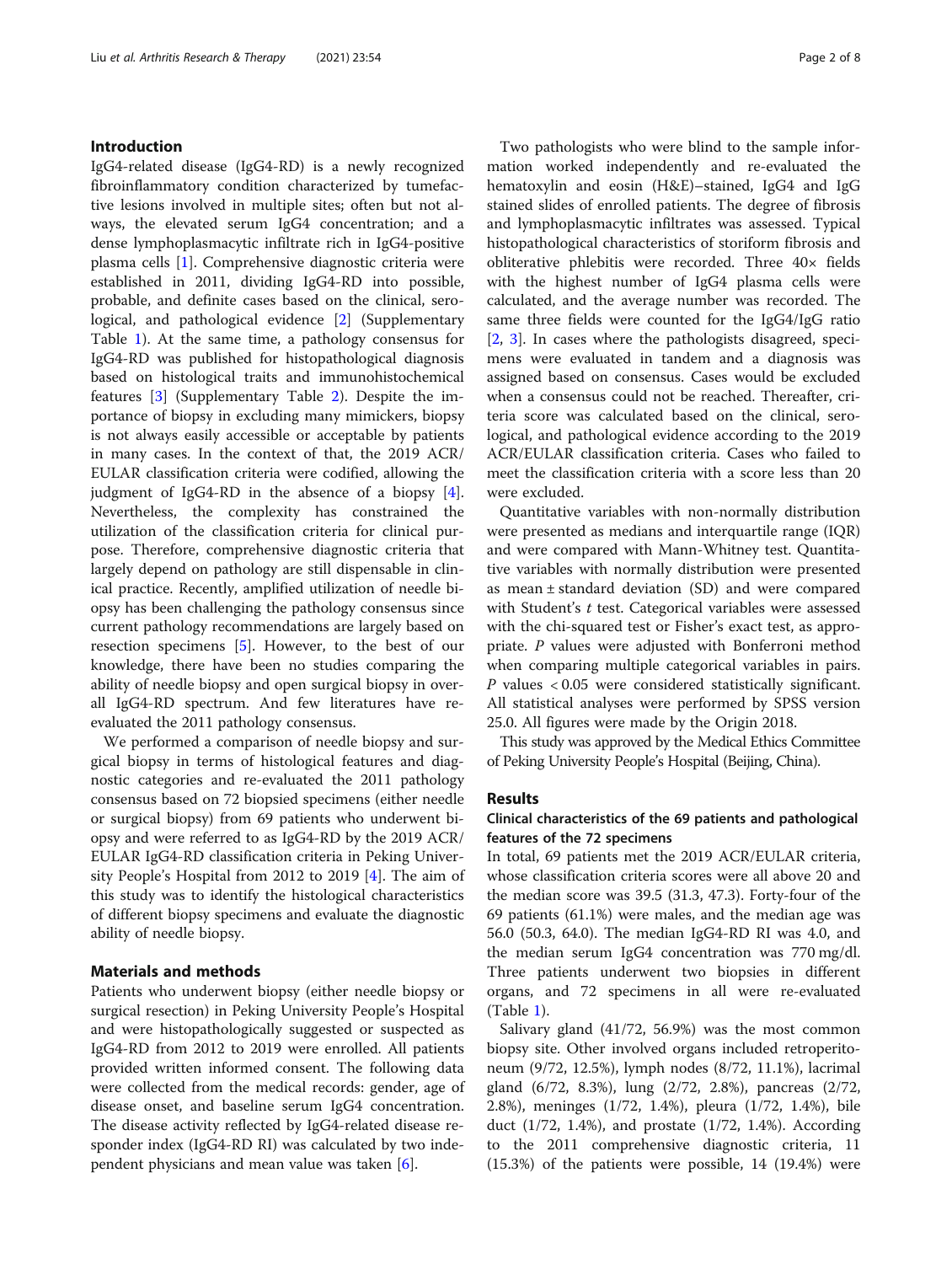<span id="page-2-0"></span>Liu et al. Arthritis Research & Therapy (2021) 23:54 Page 3 of 8

Table 1 Clinical and pathological characteristics of the patients

| <b>Characteristics</b>                        | Value                 |  |  |
|-----------------------------------------------|-----------------------|--|--|
| Age, median (IQR)                             | 56.0 (50.3, 64.0)     |  |  |
| Gender, male, n (%)                           | 44 (61.1)             |  |  |
| Serum IgG4 (mg/dl), median (IQR)              | 770.0 (230.8, 1870.0) |  |  |
| IgG4-RD RI                                    | 4.0 (2.0, 6.3)        |  |  |
| Serum IgG4, n (%)                             |                       |  |  |
| $<$ 1 ULN                                     | 14 (19.4)             |  |  |
| $1 - 2$ ULN                                   | 11 (15.3)             |  |  |
| $2 \sim 5$ ULN                                | 14 (19.4)             |  |  |
| $\geq$ 5 ULN                                  | 32 (44.4)             |  |  |
| Missing value                                 | 1(1.4)                |  |  |
| Biopsy method, n (%)                          |                       |  |  |
| Needle biopsy                                 | 24 (33.3)             |  |  |
| Surgical biopsy                               | 48 (66.7)             |  |  |
| Biopsy organ, n (%)                           |                       |  |  |
| Meninges                                      | 1(1.4)                |  |  |
| Lacrimal gland                                | 6(8.3)                |  |  |
| Salivary gland                                | 41 (56.9)             |  |  |
| Lymph node                                    | 8(11.1)               |  |  |
| Lung                                          | 2(2.8)                |  |  |
| Pleura                                        | 1(1.4)                |  |  |
| Pancreas                                      | 2(2.8)                |  |  |
| Bile duct                                     | 1(1.4)                |  |  |
| Retroperitoneum                               | 9(12.5)               |  |  |
| Prostate                                      | 1(1.4)                |  |  |
| IgG4/HPF, median (IQR)                        | 80.0 (50.0, 130.0)    |  |  |
| $lgG4/HPF, n$ (%)                             |                       |  |  |
| >10                                           | 66 (91.7)             |  |  |
| $\leq 10$                                     | 3(4.2)                |  |  |
| Indetermined                                  | 3(4.2)                |  |  |
| $lgG4/lgG$ (%), mean $\pm$ SD                 | $67.5 \pm 23.3$       |  |  |
| lgG4/lgG, n (%)                               |                       |  |  |
| >40%                                          | 62 (86.1)             |  |  |
| ≤40%                                          | 9(12.5)               |  |  |
| Indetermined                                  | 1(1.4)                |  |  |
| Lymphoplasmacytic infiltrate                  | 72 (100.0)            |  |  |
| Storiform fibrosis, n (%)                     | 35 (48.6)             |  |  |
| Obliterative phlebitis, n (%)                 | 23 (31.9)             |  |  |
| 2019 ACR/EULAR Criteria Score, median (IQR)   | 39.5 (31.3, 47.3)     |  |  |
| 2011 comprehensive diagnostic criteria, n (%) |                       |  |  |
| Possible                                      | 11 (15.3)             |  |  |
| Probable                                      | 14 (19.4)             |  |  |
| Definite                                      | 47 (65.3)             |  |  |
|                                               |                       |  |  |

Table 1 Clinical and pathological characteristics of the patients (Continued)

| <b>Characteristics</b>                     | Value      |
|--------------------------------------------|------------|
| 2011 Pathology diagnostic consensus, n (%) |            |
| Insufficient                               | 30(41.7)   |
| Probable                                   | 18 (25.0)  |
| Highly suggestive                          | 24 (33.3%) |

probable, and 47 (65.3%) were definite IgG4-RD. For patients who performed two biopsies, the diagnostic categories were identical. According to the 2011 pathology consensus, 30 (41.7%) of the biopsies were insufficient, 18 (25.0%) were probable, and 24 (33.3%) were highly suggestive IgG4-RD (Table 1).

Dense lymphoplasmacytic infiltrate was ubiquitous regardless of the biopsy sites or methods. The median IgG4/HPF count was 80.0 (50.0, 130.0), and the average IgG4/IgG ratio was  $67.5 \pm 23.3$ %. Retroperitoneum specimen tended to show less IgG4/HPF count than other organs, even though no significant difference was found  $(P = 0.177)$ . Sixty-two  $(86.1\%)$  and 66  $(91.7\%)$  biopsies showed IgG4/IgG > 40% and IgG4/HPF > 10, respectively. Storiform fibrosis and obliterative phlebitis were comparatively uncommon and were only present in 35 (48.6%) and 23 (31.9%) specimens, respectively (Table 1). No organ specificity of obliterative phlebitis was observed among different organs  $(P = 0.446)$ , while storiform fibrosis was more likely to be seen in retroperitoneum lesion ( $P = 0.033$ ) (Fig. 1, Supplementary Table [3\)](#page-6-0).

# Needle biopsy versus surgical biopsy

48/72 (66.7%) specimens were surgical biopsy. IgG4-RD RI  $(P = 0.711)$  demonstrated no difference between the

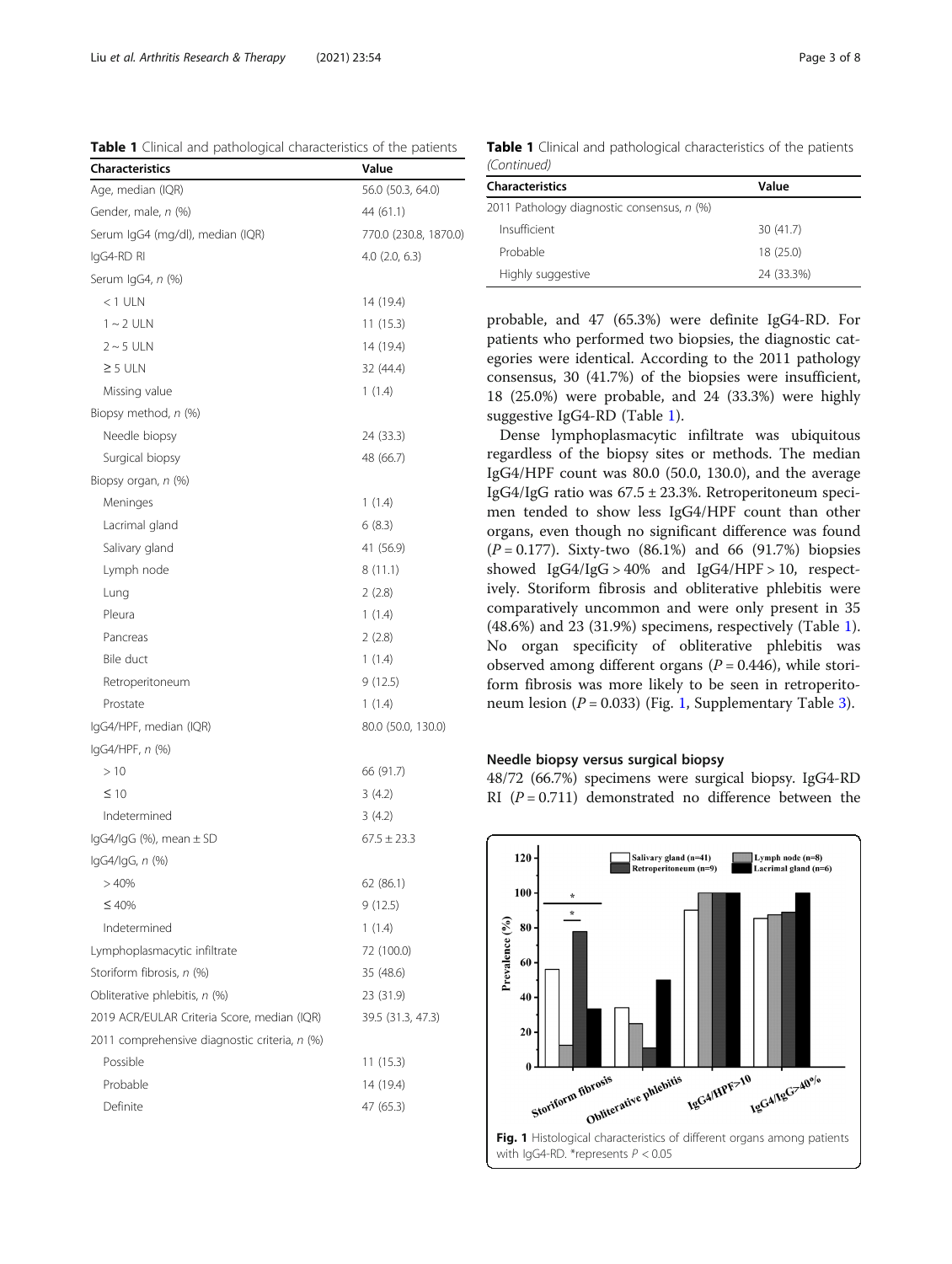two groups. No significant discrepancy was found between needle biopsy and surgical biopsy in terms of IgG4/IgG ratio  $(P = 0.438)$ , proportion of  $IgG4/IgG > 40\%$   $(P = 0.399)$ , storiform fibrosis ( $P = 0.739$ ), and obliterative phlebitis  $(P = 0.153)$ . However, needle specimens tended to show significantly less IgG4/HPF count  $(P = 0.003)$  and lower proportion of  $IgG4/HPF > 10$   $(P = 0.001)$  than needle biopsy. Compatible with that, according to the 2011 comprehensive diagnostic criteria, patients who performed a needle biopsy were less likely to be probable IgG4-RD  $(P = 0.045)$  while serum IgG4 showed no significant difference  $(P = 0.618)$ . Consistently, based on the 2011 pathology consensus, needle biopsy was less likely to be histologically identified as IgG4-RD  $(P < 0.001)$ , especially to be highly suggestive IgG4-RD  $(P < 0.001)$  (Fig. 2, Supplementary Table [4\)](#page-6-0).

Given the limited samples obtained from the meninges, lung, pleura, pancreas, bile duct, and prostate, we excluded these entities for repetitive analysis. Compatible with the results above, no difference was observed pertaining to IgG4-RD RI ( $P = 0.939$ ), IgG4/IgG ratio ( $P = 0.437$ ),

prevalence of  $IggG4/IgG > 40%$  ( $P = 1.000$ ), storiform fibrosis ( $P = 0.711$ ), and obliterative phlebitis ( $P = 0.191$ ). However, IgG4/HPF count  $(P < 0.001)$  and the proportion of IgG4/HPF > 10 ( $P = 0.008$ ) in surgical biopsy were dramatically higher than that in surgical biopsy  $(P < 0.001)$ . These data suggested that needle biopsy might be less capable to capture full IgG4 profile and thus insufficient IgG4/HPF count, which led to less possibility of histological identification based on the 2011 pathology consensus statement.

# Re-evaluation of 2011 pathology consensus

According to the 2011 pathology consensus, 24 of the 72 IgG4-RD (33.33%) were highly suggestive, 18 (25.00%) were probable, and 30 (41.67%) were insufficient to be identified as IgG4-RD. Given that all the 72 specimens showed at least one of the three pathological features (lymphoplasmacytic infiltrate), all of these insufficient biopsies failed to fulfill either required IgG4/HPF cutoff point or  $IgG4/IgG > 40\%$ . Even though IgG4/HPF > 10 had been proposed as one component of a comprehensive diagnostic panel,



difference of the diagnostic coincidence rates between the two groups with 2011 comprehensive diagnostic criteria. d The difference of the diagnostic coincidence rates between the two groups with histological diagnosis categories. \*P < 0.05, \*\*P < 0.01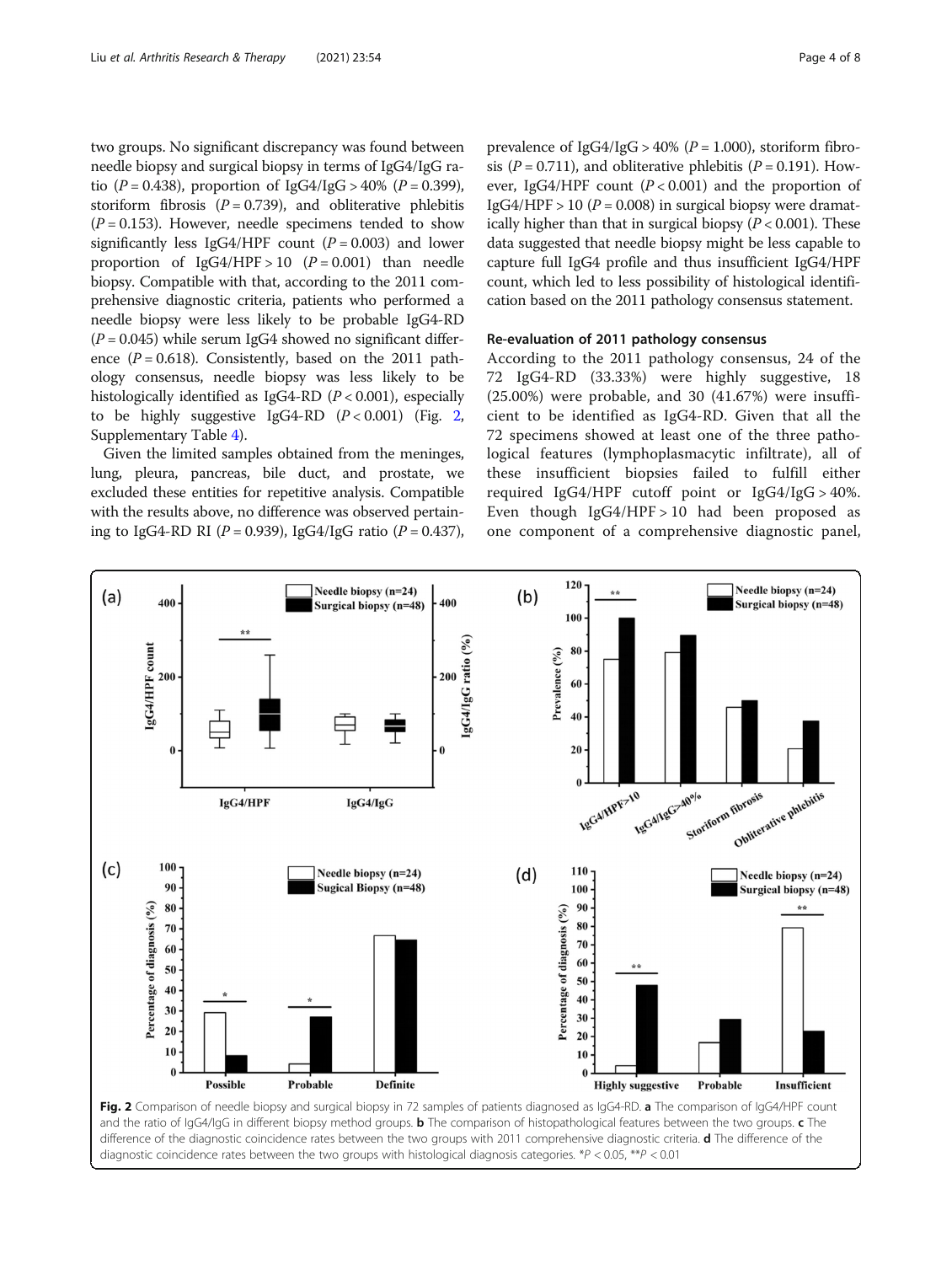the pathology criteria recommended a set of IgG4/ HPF threshold that was specific to each organ, from 10 to 200. In the 30 (41.67%) insufficient IgG4-RD specimens, 7 (9.72%) showed IgG4/IgG  $\leq 40\%$  and 29 (40.28%) showed less IgG4/HPF count than the cutoff value as recommended by the consensus (Table 2).

In the 29 (40.28%) specimens with insufficient IgG4/ HPF count, 23 (31.94%) were taken from salivary glands, 2 (2.78%) were from lymph nodes, and 1 (1.39%) was from the lung, lacrimal gland, pleura, and pancreas, respectively. The cutoff IgG4/HPF value of the salivary gland recommended by the pathology consensus was 100/HPF. Nevertheless, in this cohort, only 16 out of 41 (39.02%) salivary samples had met this threshold, and 15 of them were surgical specimens while only 1 was needle biopsy (Table 2). To better identify the diagnostic efficiency of different biopsy methods according to the pathology consensus, the salivary gland was chosen as the only organ specimen (Fig. [3](#page-5-0)).

Consistent with the results above, no significant discrepancy was found between two groups in terms of IgG4-RD RI ( $P = 0.695$ ), IgG4/IgG ( $P = 0.720$ ), and proportion of  $IgG4/IgG > 40\%$  ( $P = 1.000$ ). But surgical biopsy tended to show significantly higher IgG4/HPF count ( $P < 0.001$ ) in salivary samples. No more than  $1/18$ (5.6%) salivary needle specimens met the cutoff value of IgG4/HPF > 100, which was significantly less than 15/23 (65.2%) of surgical ones ( $P < 0.001$ ). Additionally, salivary needle biopsy was more likely to be neither highly

Table 2 Histological diagnosis according to 2011 pathological consensus of 72 IgG4-RD specimens

|                        | $n^a$          | Νþ             | $n/72^c$ (%) | $n/Nd$ (%) |
|------------------------|----------------|----------------|--------------|------------|
| Highly suggestive      | 24             |                | 33.33        |            |
| Probable               | 18             |                | 25.00        |            |
| Insufficient           | 30             |                | 41.67        |            |
| lgG4/lgG < 40%         | 7              |                | 9.72         |            |
| Salivary gland         | $\overline{4}$ | 41             | 5.55         | 9.76       |
| Retroperitoneum        | 1              | 9              | 1.39         | 11.11      |
| Lymph node             | 1              | 8              | 1.39         | 12.50      |
| Pancreas               | 1              | $\mathfrak{D}$ | 1.39         | 50.00      |
| IgG4/HP < cutoff value | 29             |                | 40.28        |            |
| Salivary gland         | 23             | 41             | 31.94        | 56.10      |
| Lymph node             | $\overline{2}$ | 8              | 2.78         | 25.00      |
| Lung                   | 1              | $\mathfrak{D}$ | 1.39         | 50.00      |
| Lacrimal gland         | 1              | 6              | 1.39         | 16.67      |
| Pleura                 | 1              | 1              | 1.39         | 100.00     |
| Pancreas               | 1              | $\mathfrak{D}$ | 1.39         | 50.00      |

<sup>a</sup>n represents the number of cases

<sup>b</sup>N represents the number of biopsies taken from the same organ

Proportion in all the 72 biopsies

<sup>d</sup>Proportion in all biopsies of the same organ

suggestive nor probable IgG4-RD ( $P < 0.001$ ). These data suggested that, compared with surgical biopsy, needle biopsy was hardly able to capture required IgG4/HPF count and thus be judged as IgG4-RD in salivary glands based on the pathology consensus (Fig. [3\)](#page-5-0).

# **Discussion**

IgG4-RD is a chronic mass-forming fibroinflammatory disease that may be involved in multiple organs. Typical histopathological features of IgG4-RD include dense lymphoplasmacytic infiltrate, storiform fibrosis, and obliterative phlebitis. In this study, biopsy of IgG4-RD lesions ubiquitously showed lymphoplasmacytic infiltrate, but often lacking either storiform fibrosis or obliterative phlebitis. Furthermore, needle biopsy proved to be less capable of detecting IgG4/HPF count and was inferior in diagnosing IgG4-RD, especially in salivary gland lesions.

Storiform fibrosis and obliterative phlebitis are two typical features of IgG4-RD, and the histological appearance of them usually shows high specificity. However, in this study, merely 48.6% biopsies showed the storiform fibrosis and obliterative phlebitis were only present in 31.9% samples. Moreover, organ-specific differences including the absence of storiform fibrosis within lacrimal glands and lymph nodes, and the lower frequency of obliterative phlebitis in salivary glands, lymph nodes, and retroperitoneum were also observed. These results were in line with the previous studies [\[7](#page-6-0), [8\]](#page-6-0). Furthermore, even though no significant discrepancy was found in this study, it had been suggested that storiform fibrosis and obliterative phlebitis might be scarcely detected in small samples like needle biopsy [[3,](#page-6-0) [9\]](#page-6-0). These results suggest the importance of IgG4/HPF count and IgG4/IgG ratio in the judgment of IgG4-RD specimens when the storiform fibrosis and obliterative phlebitis are absent.

In the IgG4-RD pathology consensus, 3-tiered terminology (insufficient, probable, and highly suggestive) were endorsed for the histopathological judgment based on the three histological features (lymphoplasmacytic infiltrate, storiform fibrosis, and obliterative phlebitis), and immunohistochemical features (ratio of IgG4/IgG and IgG4/HPF count). In our cohort, nearly half of salivary specimens were defect of enough IgG4/HPF count for histological identification. Similarly, Andrew et al. reported that two thirds of lacrimal IgG4-RD cases failed to be diagnosed using a cutoff of IgG4/HPF > 100 as recommended by the consensus, but the difference between needle biopsy and surgical samples was not explored [\[10](#page-6-0)]. Even though some researchers have suggested performing a salivary gland biopsy when IgG4-RD is suspected [\[11,](#page-7-0) [12\]](#page-7-0), in this study, however, most of the insufficient salivary samples were biopsied by needle, while most surgical samples still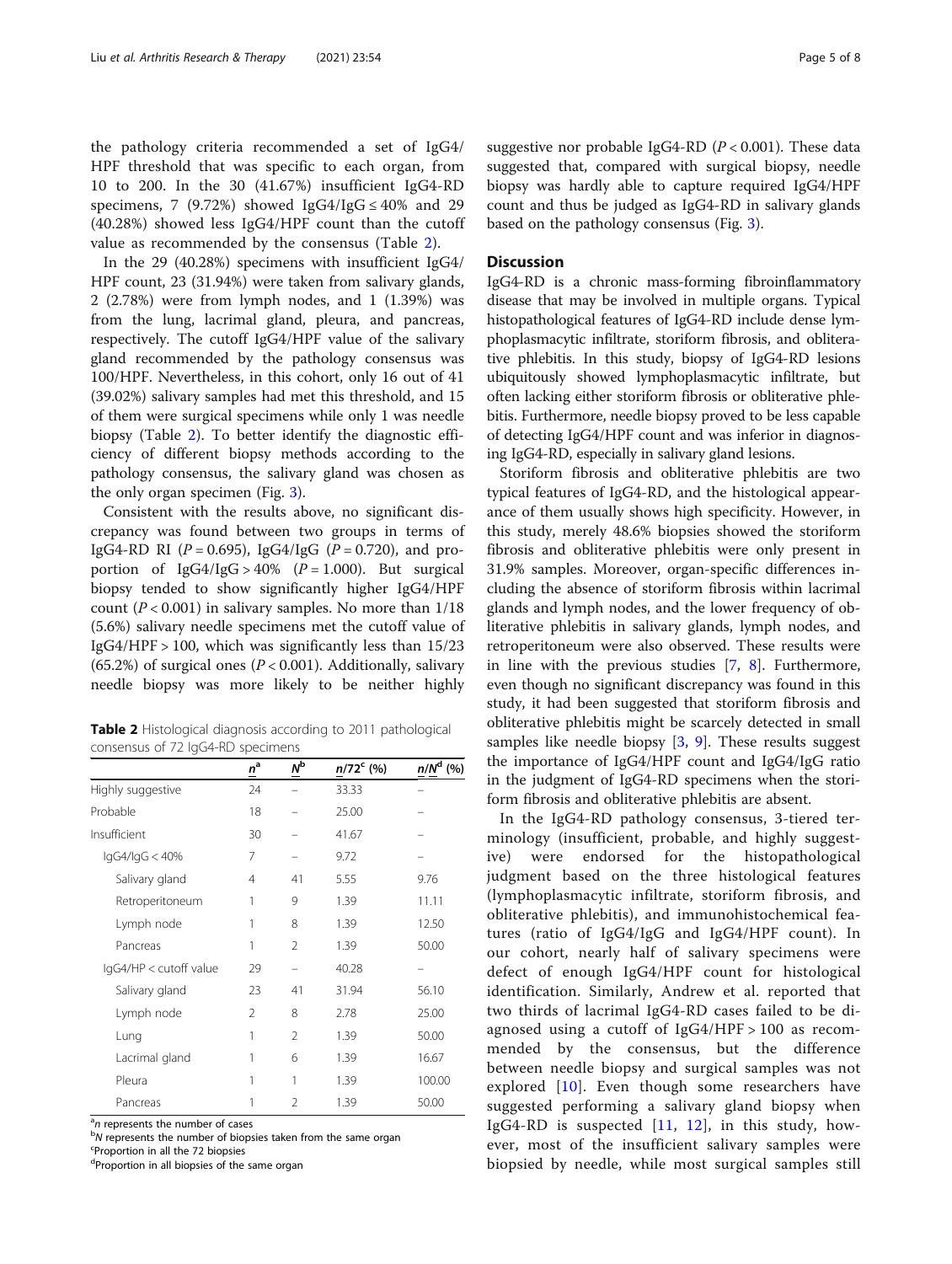<span id="page-5-0"></span>

met the threshold of IgG4/HPF > 100. Indeed, in the 2011 pathology consensus, biopsy samples in organs like the lung, pancreas, bile duct, liver, and kidney have lower IgG4/HPF threshold than that of surgical ones. While the cutoff of IgG4/HPF count for other organs including the salivary gland, lacrimal gland, lymph node, pleura, retroperitoneum, aorta, and skin suggested by the consensus, as we have observed, are more suitable to surgical samples but less applicable to the small biopsy [\[3](#page-6-0), [13](#page-7-0)]. It is noteworthy that setting the cutoff to  $IgG4/HPF > 10$ , surgical cases that meet this threshold are still significantly more than needle biopsies. Therefore, we suggest the superiority of surgical samples in a suspicious IgG4-RD salivary lesion. And a distinctive cutoff IgG4/HPF count other than 100/HPF for needle biopsy of salivary gland may be considered.

Despite the superiority of surgical biopsy in detecting IgG4/HPF count, IgG4/IgG ratio showed no divergence between two groups. Even though IgG4/IgG ratio was deemed as a more powerful tool than IgG4/HPF in establishing the diagnosis of IgG4-RD; however, in the absence of other corroborative findings, we are unable to accept IgG4/IgG > 40% itself as sufficient diagnostic evidence in the light of the pathology consensus [\[3\]](#page-6-0). This applies particularly to cases with low IgG4/HPF count. Therefore, surgical biopsy still shows obvious advantage as it does well in calculating both IgG4/HPF and IgG4/IgG.

The major issue of needle biopsy is represented by the inadequacy of the material obtained for histopathological evaluation and immunohistochemical tests, and thus incomplete characterization of a lymphoproliferative disorder [\[14,](#page-7-0) [15](#page-7-0)]. Besides, plasma cells crushed by an artifact tend to cause unsuccessful immunostaining in smaller samples  $[16]$  $[16]$ . The quality of a needle biopsy might also depend on the experience of the operator, the number of cores obtained from the lesion, the gauge of the needle we used and the ultrasound direction [\[17](#page-7-0)].

However, needle biopsy still has some advantages. Compared with surgical resection, needle biopsy is less invasive, less expensive, and usually with fewer long-term or transient complications, which have a high impact on the patient's acceptance, especially when the biopsy of an internal viscera is needed. Moreover, even though open surgical biopsies allowed the adequate material for pathological evaluation, it is a non-targeted approach. Regions with restricted lesions may not represent the full features of the disorder. In contrast, ultrasound-guided needle biopsy is able to distinguish areas with different sonographic patterns and target the most suspicious lesions [\[17](#page-7-0)]. In addition, whenever any kind of neoplasm is possible, open biopsy is contraindicated since it may compromise patients' outcome (e.g., by increasing the risk of tumor recurrence) [[18,](#page-7-0) [19](#page-7-0)].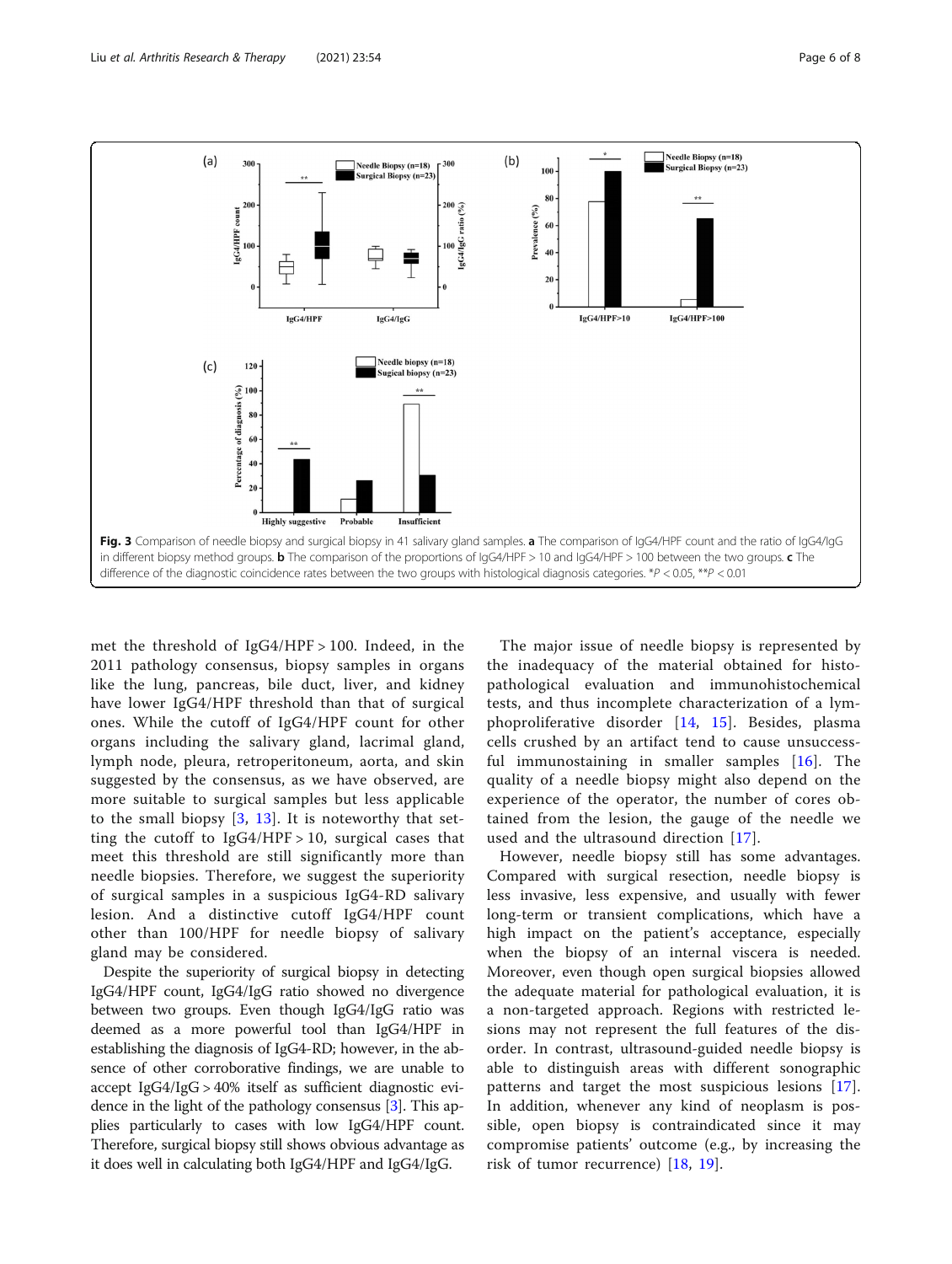<span id="page-6-0"></span>Improving the specificity of the pathology criteria by setting high-organ-specific cutoffs for IgG4 staining is essential. Even though we interpreted a lower IgG4 cutoff for needle biopsy on salivary gland, it remains to figure out whether needle biopsy is feasible or not for the diagnosis of IgG4-RD and if a different IgG4/HPF cutoff for needle biopsy might impair the specificity. Last but not least, despite the importance of pathology, additional clinical, serological, and radiological evidence is still indispensable for confirming the ultimate diagnosis of IgG4-RD. Patients who lacked one or more of the histological and immunohistochemical features of IgG4-RD may overlap with those showing definite features with regard to serum IgG4 levels, multiorgan involvement, and response to glucocorticoid therapy [5]. Even cases classified in the pathological category of insufficient IgG4-RD do not exclude the diagnosis thoroughly. For highly suggestive cases, the pathology criteria might not be infallible, either [\[20,](#page-7-0) [21](#page-7-0)]. Potential reasons might include sampling artifact, the effects of previous therapy, and progression to a fibrotic stage, etc. [3].

What should be emphasized is that, biopsies from the same organ of the same patient could be more representative. However, biopsy method was determined by the entity site and patients' acceptability. Matched samples of both needle and surgical biopsy from the same patient were hardly to obtain. Only one patient in our cohort had matched specimens, whose surgical biopsy also showed slightly higher IgG4/HPF count. In spite of that, demographic characteristics and disease activity reflected by IgG4-RD RI demonstrated no significant disparity, suggesting the comparability of the two biopsy method groups and the reliability of our findings.

One limitation is that, the cohort of this study does not cover all the common lesions of IgG4-RD, and most of the samples were taken from the salivary glands. It is still unable to validate the diagnostic capability of needle biopsy with regard to calculating IgG4/HPF count when dealing with other organ samples. It remains to figure out whether a different diagnostic threshold of IgG4/ HPF for other entities should be set.

# Conclusions

In conclusion, needle biopsy shows an inferiority in detecting IgG4/HPF count but not in IgG4/IgG ratio, storiform fibrosis, and obliterative phlebitis. Compared with surgical samples, needle biopsy is less likely to obtain a histological diagnosis of IgG4-RD. A different IgG4/HPF threshold for needle biopsy of the salivary glands may be considered.

## Supplementary Information

The online version contains supplementary material available at [https://doi.](https://doi.org/10.1186/s13075-021-02432-y) [org/10.1186/s13075-021-02432-y](https://doi.org/10.1186/s13075-021-02432-y).

Additional file 1: Supplementary Table 1. 2011 Comprehensive clinical diagnostic criteria. Supplementary Table 2. 2011 pathology consensus. Supplementary Table 3. Histological Characteristics in 4 biopsy organs of classified as IgG4-RD. Supplementary Table 4. Comparison of Needle Biopsy and Surgical Biopsy in 72 diagnosed IgG4-RD samples.

#### **Abbreviations**

IgG4-RD: IgG4-related disease; IgG4/HPF: IgG4+ plasma cells/high power field; IgG4/IgG: The ratio of IgG4+ plasma cells/IgG+ plasma cells; IgG4-RD RI: IgG4-related disease responder index; H&E: Hematoxylin and eosin; IQR: Interquartile range; SD: Standard deviation

#### Acknowledgements

The authors would like to acknowledge Huixin Liu for analytical assistance.

#### Authors' contributions

All authors participated in the analyses and interpretation of data, wrote or critically reviewed the manuscript, reviewed and approved the final version.

#### Funding

This work was supported by the Peking University Peking University People's Hospital Research and Development Funds [RDH 2020-03].

#### Availability of data and materials

Not applicable.

#### Ethics approval and consent to participate

This study was approved by the Medical Ethics Committee of Peking University People's Hospital (Beijing, China). All patients provided written informed consent for the utilization of their medical materials.

#### Consent for publication

All authors gave their consent to publication of this manuscript.

#### Competing interests

The authors have no conflicts of interest to disclose.

### Received: 4 December 2020 Accepted: 20 January 2021 Published online: 10 February 2021

#### References

- 1. Stone JH, Zen Y, Deshpande V. IgG4-related disease. N Engl J Med. 2012; 366(6):539–51.
- 2. Umehara H, Okazaki K, Masaki Y, et al. Comprehensive diagnostic criteria for IgG4-related disease (IgG4-RD), 2011. Mod Rheumatol. 2012;22(1):21–30.
- 3. Deshpande V, Zen Y, Chan JKC, et al. Consensus statement on the pathology of IgG4-related disease. Mod Pathol. 2012;25(9):1181–92.
- 4. Wallace ZS, Naden RP, Chari S, et al. The 2019 American College of Rheumatology/European league against rheumatism classification criteria for IgG4-related disease. Ann Rheum Dis. 2020;79(1):77–87.
- 5. Arora K, Rivera M, Ting DT, et al. The histological diagnosis of IgG4-related disease on small biopsies: challenges and pitfalls. Histopathology. 2019; 74(5):688–98.
- 6. Wallace ZS, Khosroshahi A, Carruthers MD, et al. An international multispecialty validation study of the IgG4-related disease responder index. Arthritis Care Res (Hoboken). 2018;70(11):1671–8.
- 7. Kamisawa T, Zen Y, Pillai S, et al. IgG4-related disease. Lancet. 2015; 385(9976):1460–71.
- 8. Zen Y, Nakanuma Y. IgG4-related disease: a cross-sectional study of 114 cases. Am J Surg Pathol. 2010;34(12):1812–9.
- 9. Divatia M, Kim SA, Ro JY. IgG4-related sclerosing disease, an emerging entity: a review of a multi-system disease. Yonsei Med J. 2012;53(1):15–34.
- 10. Andrew N, Kearney D, Selva D. Applying the consensus statement on the pathology of IgG4-related disease to lacrimal gland lesions. Mod Pathol. 2013;26(8):1150–1.